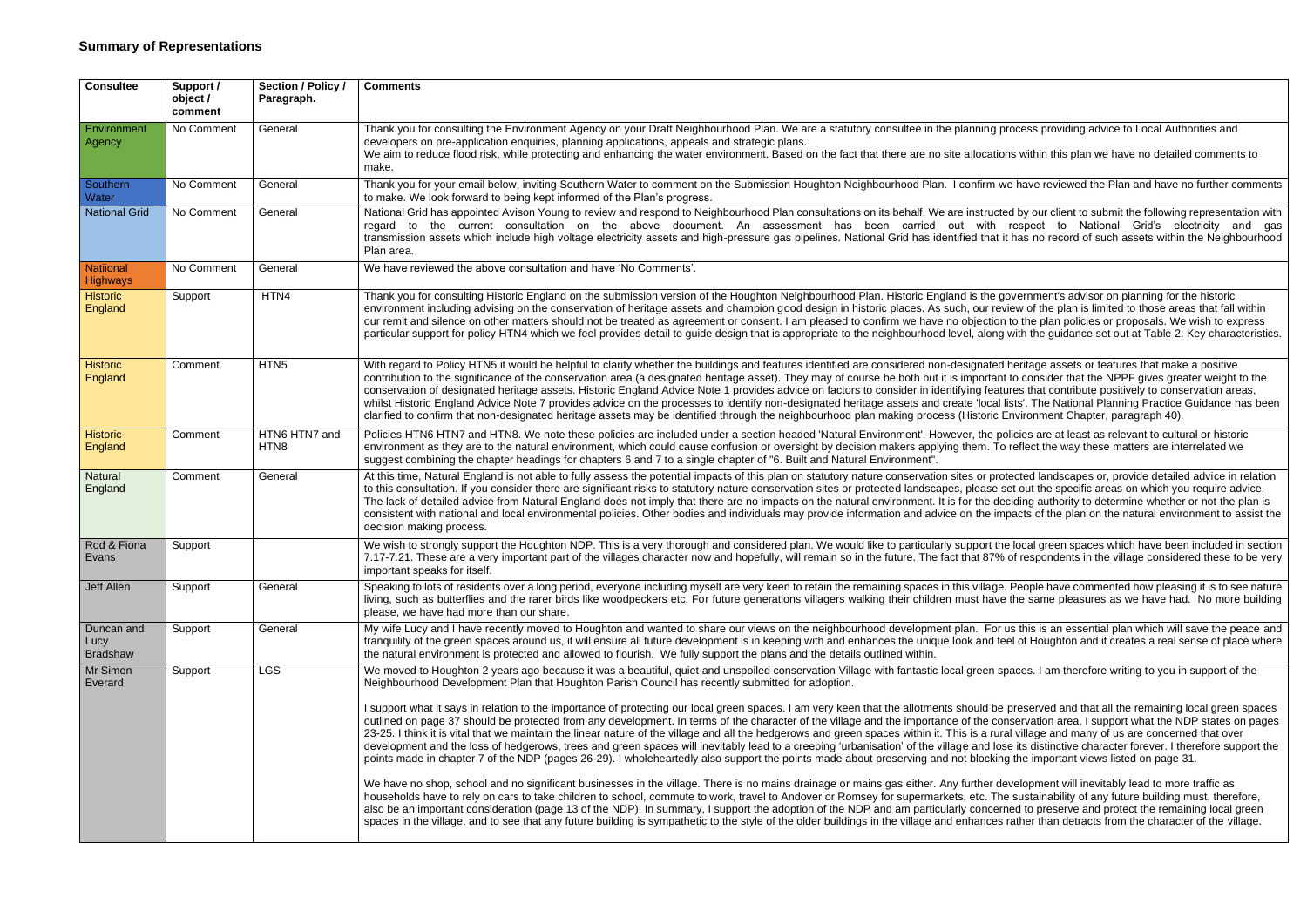| Dr Alistair<br>Dougall | Support | Pages 14 and 15             | I am writing to you in support of the Neighbourhood Development Plan that Houghton Parish Council has recently submitted for a<br>it says in relation to any development being sustainable, our community services, the size and style of any new development and<br>very few community services in our village, but they are much valued, and I am keen that all should be done to preserve and pro<br>and I fully support what it says. Earlier this year, a planning application was submitted which proposed building four houses on the<br>refused, but it brought home to many of us how much we value having the allotments and our other local green spaces. I am very<br>remaining local green spaces outlined on page 37 should be protected from any development.                                                                                                                                                                                                                                                                                                           |
|------------------------|---------|-----------------------------|----------------------------------------------------------------------------------------------------------------------------------------------------------------------------------------------------------------------------------------------------------------------------------------------------------------------------------------------------------------------------------------------------------------------------------------------------------------------------------------------------------------------------------------------------------------------------------------------------------------------------------------------------------------------------------------------------------------------------------------------------------------------------------------------------------------------------------------------------------------------------------------------------------------------------------------------------------------------------------------------------------------------------------------------------------------------------------------|
| Dr Alistair<br>Dougall | Support | HTN3                        | Despite the fact that some houses have been allowed to be built in the village that have in my opinion neither reflected or enhand<br>a distinctive character and I am anxious that this should be preserved. I think that it is very important that any new developmer<br>weight has been given to this by developers and planners in recent years. We have seen a large number of large properties bui<br>the village or neighbouring properties, and we certainly do not need any more large houses. If there is a housing need, it is for sr<br>in pages 16-22.                                                                                                                                                                                                                                                                                                                                                                                                                                                                                                                    |
| Dr Alistair<br>Dougall | Comment | pages 23-25                 | In terms of the character of the village and the importance of the conservation area, I support what the NDP states on pages 23-25<br>that concerns me and that can have an adverse impact on the character of the village. It is also important to maintain the landsc<br>we maintain the linear nature of the village and the hedgerows and green spaces that we still have. This is a rural village and maintain the linear nature of the village and maintain<br>hedgerows, trees and green spaces will inevitably lead to a creeping 'urbanisation' of the village and lose its distinctive characte<br>the NDP (pages 26-29).                                                                                                                                                                                                                                                                                                                                                                                                                                                    |
| Dr Alistair<br>Dougall | Support | views listed on<br>page 31. | I wholeheartedly also support the points made about preserving and not blocking the important views listed on page 31.                                                                                                                                                                                                                                                                                                                                                                                                                                                                                                                                                                                                                                                                                                                                                                                                                                                                                                                                                                 |
| Dr Alistair<br>Dougall | Comment | <b>LGS</b>                  | I have already mentioned the importance of preserving the local green spaces that we have left in Houghton, but I want to ret<br>development in recent months and we have already lost others to development in recent years. I cannot stress enough how horrif<br>copse at the southern end of the village which was allowed to be destroyed for a large (5 bedroom?) house. The southern end o<br>of a large number of houses in the past few years. The character of that part of the village has been changed and harmed and<br>green spaces is allowed, it will change the character of the village completely as well as further damaging biodiversity. To that enc<br>green spaces listed on page 37 (and shown in the plan on page 39). Each of them needs protecting.                                                                                                                                                                                                                                                                                                         |
| Dr Alistair<br>Dougall | Comment | General                     | It is important also to note that we have no shop or bakery or school in the village and we have a very limited bus service. We als<br>and particularly any large-scale – development will inevitably lead to more traffic as houseowners are largely car reliant and tank<br>The traffic from, to and through the village is already significantly higher than it was just a few years ago. The sustainability of any<br>consideration (page 13 of the NDP).                                                                                                                                                                                                                                                                                                                                                                                                                                                                                                                                                                                                                          |
| Dr Alistair<br>Dougall | Support | General                     | In summary, I support the adoption of the NDP and am particularly concerned to preserve and protect the remaining local green and protect the remaining local green<br>sympathetic to the style of the older buildings in the village and enhances rather than detracts from the character of the village.                                                                                                                                                                                                                                                                                                                                                                                                                                                                                                                                                                                                                                                                                                                                                                             |
| Mrs J Moldon           | Support |                             | I am writing in support of the neighbourhood development plan which Houghton Parish Council has submitted for adoption.I fully<br>rural village. Recently some large houses have been built which does not reflect this character, and there has been loss of tree<br>green spaces are protected from further development, page 37. If there is a housing need it is for smaller houses and I support w<br>in Houghton. There is no mains drainage, no gas, no shop, no doctors surgery and minimal bus services. Increasing the numbe<br>inevitable rise in traffic. I fully support the adoption of the Neighbourhood Development Plan as I am concerned that it will be imposs<br>area if the building development continues, which is so out of proportion to the size of this village. NDP paper 26-29.                                                                                                                                                                                                                                                                           |
| Mrs E<br>Sedgwick      | Support | General                     | I should like to register my support for the Houghton draft NDP. It is a thoughtful document with regard to both the need to mainta<br>change will need to happen as the needs of the community change. I was pleased to see in 1.10 that the rural nature of the villag<br>identified as needing to be small scale and replacement. The vision and objectives are realistic and recognise the needs of comi<br>I was encouraged to read that any further development should be sustainable and small scale.<br>I was also pleased to see detailed reference to preserving and supporting community services such as the allotments, village hal<br>which is clearly separated from its neighbours is very important in my view. The document sets out clearly how this can be achier<br>The protection of the various identified views also struck me as being extremely important both with regard to being able to enjoy<br>atmosphere of the village is not impacted. The local green spaces are also identified with a view to preservation and again this co<br>overdevelopment. |
| Mrs H<br>Hutchinson    | Support | General                     | We fully approve to Neighbourhood development plan to protect our village from being overrun by development. One of the bear<br>which we understood to be considered in a conservation area. The recently rejected plans on certain spaces are a credit to test v<br>where valued will life and countryside will be affected if developments were to proceed. Our countryside is valued for the wellbein                                                                                                                                                                                                                                                                                                                                                                                                                                                                                                                                                                                                                                                                               |

adoption. I fully support the Plan. In particular, I support what the importance of protecting our local green spaces. We have otect them. Pages 14 and 15 of the Plan set out the services site of the village allotments. This application was, thankfully, keen that the allotments should be preserved and that all the

ced the local character of existing houses. Houghton still has nt should reflect and enhance the local character. Insufficient ilt in recent years that are not sympathetic to the character of maller houses. To that end, I fully support what the NDP says

It is not, though, just the size and design of any development cape character of the village. To that end, I think it is vital that any of us are concerned that over development and the loss of er forever. I therefore support the points made in chapter 7 of

turn to that as a number of these have come under threat of fied most of the village was at the loss, for example, of the old of the village has already changed enormously by the building some green spaces have been lost. If the further loss of any I, I would be completely against any development on the local

so have no mains drainage or gas in the village. Any further kers to empty septic tanks/cess pits or to deliver oil or gas. iy future building must, therefore, also be an important

spaces in the village, and to see that any future building is

support the Plan developed to maintain the character of this es. hedges and open spaces. It is most important that these vhat is said in pages 16-22. We have few community services in of houses will continue to put pressure on the area with the ible to protect the remaining green spaces in this conservation

ain the character of a rural village whilst recognising that ge is recognised and any plans for further development are munity as well as the natural and built environment.

II, pub etc. Keeping the character of a linear rural village ved while being open to change.

the local area and also inform further plans, so that the ontributes to the rural "feel" of the area as well as preventing

utiful things that attracted us to this area was the countryside valley council not proceeding with unnecessary developments ng of the community surrounding us.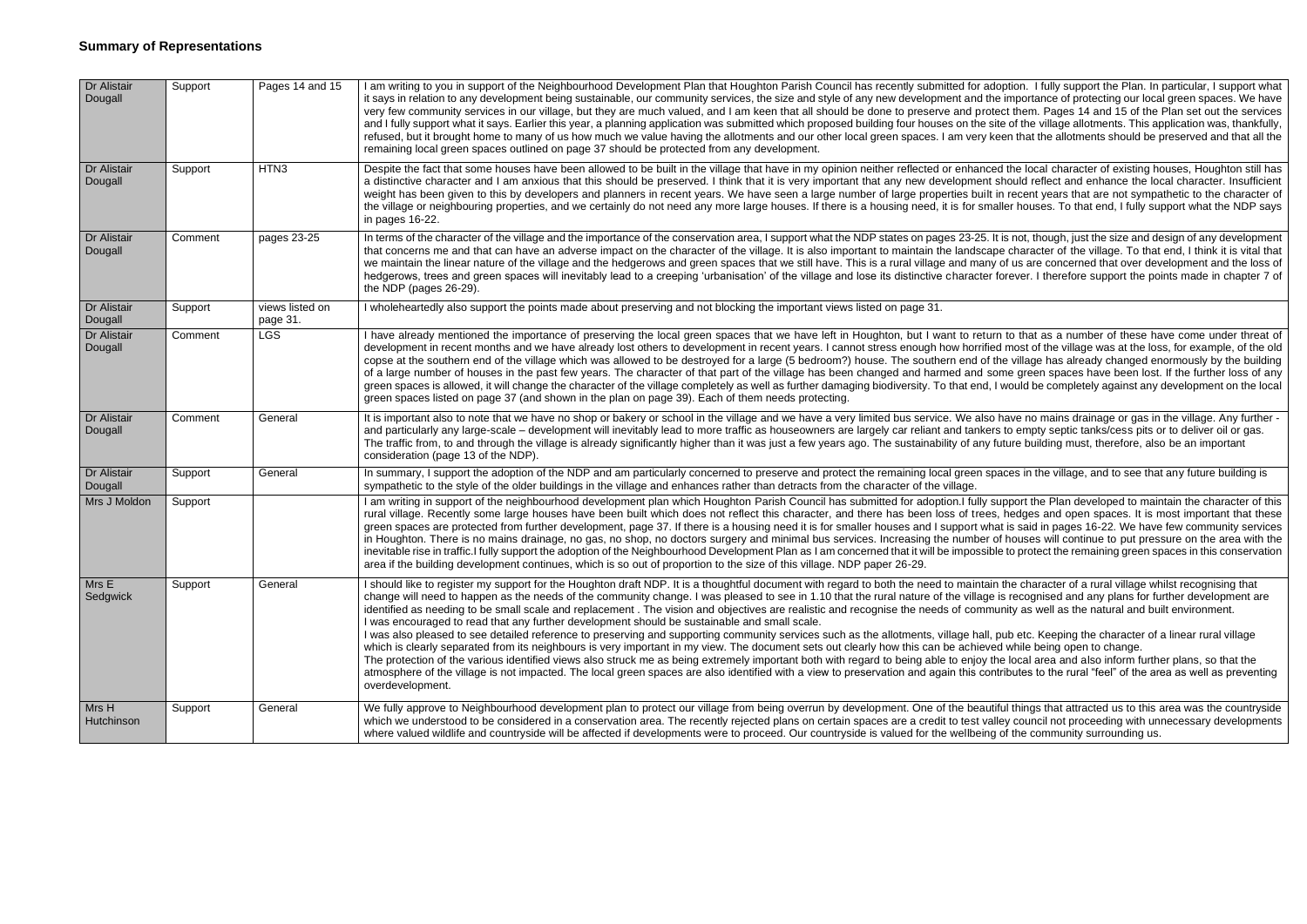| Mr & Mrs<br>Nicholas<br>Cardoe | Object  | <b>LGS</b>  | refer to our comments and plans submitted to Houghton Parish Council Consultation Statement.<br>Pages 31&32 ref NDP paragraph 7.19<br>In essence within the suggested area LGS5 we own two parcels of land which are both fully enclosed by hedgerow and trees. One parce<br>and cannot be seen by the general public and a second fully enclosed parcel which is roadside but also enclosed by high hedgerow and t                                                                                                                                                                                                                                                                                                                                                                                                                                                                                                                                                                                                                                                                                                                                                                                                                                                                                                                                                                                                                                                                                                                                                                                                                                                                                                                                                                                                                                                                                                                                                                                                                                                                                                                                                                                                                                                                                                                                                                                                                                             |
|--------------------------------|---------|-------------|-----------------------------------------------------------------------------------------------------------------------------------------------------------------------------------------------------------------------------------------------------------------------------------------------------------------------------------------------------------------------------------------------------------------------------------------------------------------------------------------------------------------------------------------------------------------------------------------------------------------------------------------------------------------------------------------------------------------------------------------------------------------------------------------------------------------------------------------------------------------------------------------------------------------------------------------------------------------------------------------------------------------------------------------------------------------------------------------------------------------------------------------------------------------------------------------------------------------------------------------------------------------------------------------------------------------------------------------------------------------------------------------------------------------------------------------------------------------------------------------------------------------------------------------------------------------------------------------------------------------------------------------------------------------------------------------------------------------------------------------------------------------------------------------------------------------------------------------------------------------------------------------------------------------------------------------------------------------------------------------------------------------------------------------------------------------------------------------------------------------------------------------------------------------------------------------------------------------------------------------------------------------------------------------------------------------------------------------------------------------------------------------------------------------------------------------------------------------|
|                                |         |             | Below is a copy of our response:<br>Our land (between Coopers Farmhouse and Ladymead Cottage) has two 2 areas (not specified clearly on plan 6): Area 1 = the enclosed<br>directly behind our house. In terms of planning, our land is within a Conservation Area and outside the Village Settlement Area so it is alre<br>Making it an LGS would not confer any additional benefit to the community. As landowners, we positively embrace the site's conservation<br>development of this site. By giving this land a new designation, it may well ultimately affect the land's value. We feel that our land (betwee<br>other areas (LGS5, 8 and 9) is extensive when compared to other nominated green areas in the village. We do not identify our land as be<br>unique or significant view. A designation must be supported by clear evidence that the land is demonstrably special to the local commun<br>"better, greater, or otherwise different from what is usual". This means that evidence must be produced to prove that proposed Local Gree<br>different from what is usual in the specific context of the site. We have not seen any evidence to this effect in relation to our land (Paragrand<br>current list has already identified 18 important views in the village. This is a large number of "views" for a small village and we feel that ou<br>space or as an important view (part of LGS5, View 13). View 13 of the land (Area 1) is very limited and is only seen from our gate. This ga<br>from public access (we believe the photo was taken off the pavement). There is no other public view of the field as it is hidden by a large<br>and not part of the original views exhibited in the last draft (Houghton consultation draft NDP v1.pdf) publicly available on the Houghton v<br>2021. The land immediately to rear of our house (Coopers Farmhouse Area 2), which is not part of the field or View 13, does not form pai<br>surrounded by stock fencing, tall thick hedge and trees. It cannot be accessed or viewed by the local community from the public road or a<br>object to this area being included. There is insufficient clear evidence available as towhat features of our land are being highlighted as an<br>NDP Government guidelines note (Paragraph: 021 Reference ID: 37-021-20140306) that management of the land designated remains th<br>have not been highlighted. (See original representation for map) |
| Richard<br>Priestley           | Support | General     | am writing to you concerning the Neighbour Development Plan that the Houghton Parish Council has submitted to you which I, whole<br>always has been a rural village with the river Test running through. It has some important listed buildings and recent developments, espec<br>impact on the character of the village. There is a danger that 'creeping urbanisation' might damage the situation further as many new ho<br>hedgerows and, most importantly, open green spaces. It is these green spaces that are so fundamental to the 'village environment'<br>applications for new buildings were refused. With very few community assets in the village the allotments are of particular interest to th<br>totally unsympathetic to the wishes of the village. We really do not need any more houses in Houghton having exceeded the target that v<br>do go a long way to preserving the open spaces and reflect what is both desirable and in keeping with a long history of a typical rural En<br>order to preserve the character and charm of the village.                                                                                                                                                                                                                                                                                                                                                                                                                                                                                                                                                                                                                                                                                                                                                                                                                                                                                                                                                                                                                                                                                                                                                                                                                                                                                                                                                                                             |
| Mrs Sheryl<br><b>Williams</b>  | Support | 7.14 7.17   | As a resident and homeowner in the village of Houghton, I write in support of the Neighbourhood Development Plan subr<br>My support for the plan is based on the vision it proposes of a future wherein the community of Houghton will see its distinctive and stro<br>enjoy. The importance of protecting our local green spaces seems to me to be<br>essential if this is<br>7.14 Views of the rural landscape around Houghton and environs are a significant way of appreciating the intrins<br>7.17 National planning policy allows NDPs to designate land as Local Green Space in order to protect green areas of particular importa<br>environment, hedgerows and green spaces, are as important a feature of Houghton's distinct 'ribbon' character as are the forty five listed b<br>that comprise Houghton's built environment: each is complementary to the other. Both need to be taken into careful account when plan<br>spaces within the village settlement form its dispersed character as farmland, fields, the allotments and small areas of woodland border the<br>natural spaces and I agree with their view.                                                                                                                                                                                                                                                                                                                                                                                                                                                                                                                                                                                                                                                                                                                                                                                                                                                                                                                                                                                                                                                                                                                                                                                                                                                                                                                                |
| Mrs Sheryl<br>Williams         | Support | Para 3.3    | 3.3 Objectives for the natural environment • To protect, conserve and enhance landscape character. • To protect important views of the<br>Local Green Spaces of particular importance to the local community. There has been significant new building development within the villa<br>in arguing a need to respect and reflect traditional building forms in terms of design, materials and scale; a key issue addressed in the<br>consequence, a number of green spaces have already been irretrievably lost. Most shocking was the ripping out of an ancient copse, ad<br>village, regardless of the loss of wildlife and biodiverse woodland, in order to accommodate an application to build a large contemporary<br>The village is encourged by the recent refusal of a planning application to build four off plan houses on the village allotments as hopefully thi<br>that there is not only an urgent need to protect a much-valued and enjoyed local resource open to all residents, but also, as I've previd<br>Houghton's distinctive and strong rural character before it's too late. I believe that the implementation of the NDP will help to achieve this.                                                                                                                                                                                                                                                                                                                                                                                                                                                                                                                                                                                                                                                                                                                                                                                                                                                                                                                                                                                                                                                                                                                                                                                                                                                                                      |
| <b>Mrs Sheryl</b><br>Williams  | Support | Policy HTN2 | Policy HTN2 in the plan guards against the unnecessary loss of valued services, facilities, and open spaces in the village which enable m<br>healthy lifestyles and which are well-used. I am most encouraged that the NDP sets these issues at the heart of its arguments, reminding<br>can be irrevocably altered or erased                                                                                                                                                                                                                                                                                                                                                                                                                                                                                                                                                                                                                                                                                                                                                                                                                                                                                                                                                                                                                                                                                                                                                                                                                                                                                                                                                                                                                                                                                                                                                                                                                                                                                                                                                                                                                                                                                                                                                                                                                                                                                                                                   |

ne parcel is fully enclosed and directly behind a farmhouse row and trees. There is not public right of way.

enclosed field which has a gate to the road. Area  $2 =$  the land to it is already protected from development via other means. servation and bucolic merits and there is no proposal for I (between Coopers and Ladymead) when combined with the and as being particularly characteristic or giving a specifically community. The dictionary defines "special" as meaning is ocal Green Space land is better, greater, or otherwise (Paragraph: 009 Reference ID: 37-009-20140306). The el that our land is not justified as another required green te. This gate is set back from the road, on private land away by a large, tall hedge. View 13 appears to be a late inclusion oughton website up until the parish meeting on 30 March form part of the street scene of the village. This land is road or a footpath ie. any public access point. We strongly ted as an inclusion as a LGS. Amendments to draft Houghton mains the responsibility of the landowner and these features

I I, whole heartedly, support. The village of Houghton is and its, especially to the south of the village, have had an adverse new houses have been built thereby destroying some trees, onment' and which have recently been preserved when two rest to the community and the request for building there was get that was set. The current boundary settings for the village rural English village. So I support the adoption of the NDP in

lan submitted for adoption by Houghton Parish Council. and strong rural character protected for future generations to this is to be achieved. As the NDP states: ne intrinsic character and beauty of the countryside. importance to local communities. In my opinion, the natural e listed buildings and several non-designated heritage assets hen planning and development are being debated. The open border the village road. The NDP focuses on conserving these

ws of the landscape and the settlement within it. • To protect ithe village in recent years, and much energy has been spent sed in the NDP, and one I fully endorse. Unfortunately, as a opse, adiacent to the water meadows at the south end of the emporary home. This simply must not be allowed to happen. befully this signifies a significant step forward in understanding ve previously stated, a responsibility to protect and preserve

enable many different forms of social interaction, support eminding us all how easily the built character of the village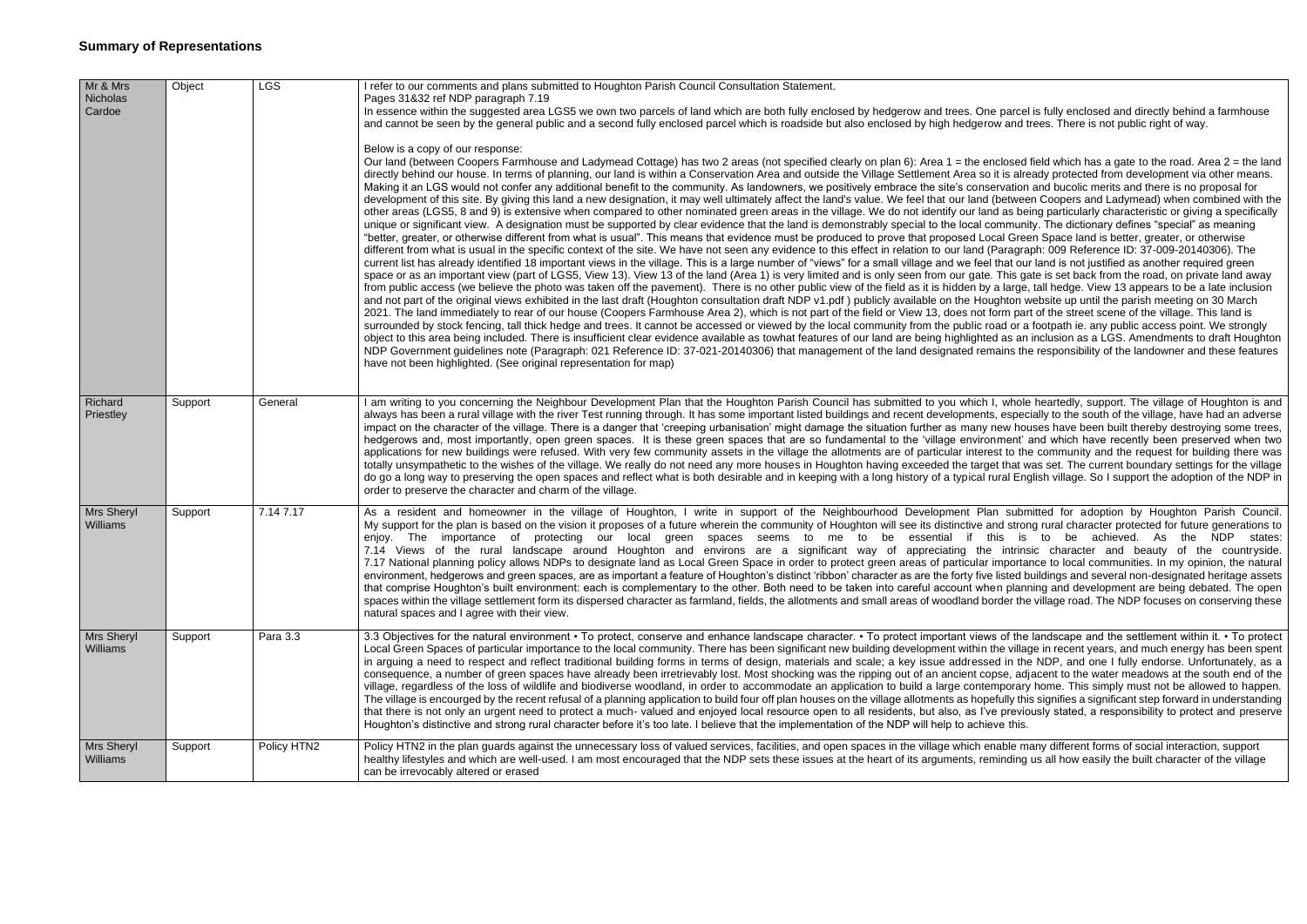| Mrs Sheryl<br>Williams | Support | Para 3.1             | 3.1 Objectives for the community • To protect, retain and improve community services and facilities including open space and land and build<br>the countryside, to support health, social and cultural well-being. • To help meet housing requirements by encouraging a mix of type and siz<br>Houghton lies within a conservation area and has a range of heritage assets, sites of Special Scientific Interest and sites of importance for N<br>It is surely imperative that the village acts to maintain and protect its natural environment as an invaluable part of its heritage by giving most<br>location of any new development, as well as whether a local need is being met. Again, I agree with the proposals set out clearly in the NDP.                                                                                                                                                                                                                                                                                                                                                                                                                                                                                                                                                                                                                                                                                                                                                                                                                                                                                                                                                                                                  |
|------------------------|---------|----------------------|-------------------------------------------------------------------------------------------------------------------------------------------------------------------------------------------------------------------------------------------------------------------------------------------------------------------------------------------------------------------------------------------------------------------------------------------------------------------------------------------------------------------------------------------------------------------------------------------------------------------------------------------------------------------------------------------------------------------------------------------------------------------------------------------------------------------------------------------------------------------------------------------------------------------------------------------------------------------------------------------------------------------------------------------------------------------------------------------------------------------------------------------------------------------------------------------------------------------------------------------------------------------------------------------------------------------------------------------------------------------------------------------------------------------------------------------------------------------------------------------------------------------------------------------------------------------------------------------------------------------------------------------------------------------------------------------------------------------------------------------------------|
| Mrs Sheryl<br>Williams | Support | Policy HTN4<br>/HTN5 | Policy HTN4 /HTN5 to maintain the overall dispersed and linear form of the village be in keeping with the character of properties in the loo<br>detailing existing boundary hedgerows should be maintained retain existing roadside grass verges avoid undue adverse impacts on<br>lighting and signage.                                                                                                                                                                                                                                                                                                                                                                                                                                                                                                                                                                                                                                                                                                                                                                                                                                                                                                                                                                                                                                                                                                                                                                                                                                                                                                                                                                                                                                              |
| Mrs Sheryl<br>Williams | Support | Policy HTN1          | Sustainability and protecting the environment are key considerations of the NDP as shown in Policy HTN1 which addresses economic, social<br>be pursued in mutually supportive ways. I fully support this.                                                                                                                                                                                                                                                                                                                                                                                                                                                                                                                                                                                                                                                                                                                                                                                                                                                                                                                                                                                                                                                                                                                                                                                                                                                                                                                                                                                                                                                                                                                                             |
| Mrs Sheryl<br>Williams | Support | General              | My final but equally important point would be to emphasise that community services in the village are limited yet much valued where they ex-<br>no longer shops, no school, no surgery, no mains drainage, no gas. There are lovely walks in pastoral landscapes but to access the essenti<br>cars or arrange home deliveries of goods and services. With increased development and growing numbers of residents comes a marked ind<br>on he village road is already notably much busier now; heavy, over-large vehicles seeking to access building sites, or turn around are a pa<br>narrow roads as not only are they a hazard to lighter vehicles, cyclists or pedestrians, but damaging to grass verges and hedgerows.<br>Houghton is a village known for its quiet charm, rural character and natural, unspoilt beauty. I support the adoption of the NDP as I strongly<br>features for future generations to enjoy.                                                                                                                                                                                                                                                                                                                                                                                                                                                                                                                                                                                                                                                                                                                                                                                                                             |
| Mrs Sara<br>Walker     | Comment | General              | I support the Houghton Neighbourhood Development Plan which has recently been submitted, particularly the desire to protect our green sp<br>village, and also the desire for any future development in the village to be sustainable and appropriate to the surrounding landscape. Hough<br>development over the last few years which has already changed the character to the south of the village and valuable green space has alre<br>thought of the long term infrastructure and the increased road usage related to these extra houses and the time has come to take control of<br>We need to protect the village's charm and character for future generations and resist developer's plans to turn Houghton into yet another u<br>infrastructure to support it. There is only a minimal bus service, no shop/school/surgery, no mains drains and narrow roads with an already<br>Neighbourhood Plan is well considered and contains sensible proposals which I fully support. The last couple of years has highlighted the i<br>and this will only increase over time. We need to protect this village for future generations.                                                                                                                                                                                                                                                                                                                                                                                                                                                                                                                                                                                                                  |
| Mr A Young             | Support | General              | Houghton is a small rural conservation village, much loved by residents and visitors alike. The village is characterised by a linear developme<br>Please support the Houghton NDP in its entirety.                                                                                                                                                                                                                                                                                                                                                                                                                                                                                                                                                                                                                                                                                                                                                                                                                                                                                                                                                                                                                                                                                                                                                                                                                                                                                                                                                                                                                                                                                                                                                    |
| Mr Nick Butler         | Object  | Policy HTN8          | The draft Houghton Neighbourhood Plan seeks to protect Local Green Space through Policy HTN8. However, this is a policy which is suppo<br>Neighbourhood Plans can designate Local Green Spaces, this must not be done in a manner which undermines national and local planning<br>The use of the power to allocate Local Green Spaces in the Houghton Neighbourhood Plan has not been exercised in the consistent and co<br>sites for any form of development are proposed in the draft NP, despite Houghton being identified as a Rural Settlement with a defined settl<br>Plan. Nor is any housing figure for the Neighbourhood Area set. Instead, the main function of the plan appears to be to eliminate sites which<br>of the village, rather than properly identifying an area that is demonstrably special. This is not the reason why LGS designations were conce<br>ambiguous as to how the Policy will be applied in line with National Policy and policy within the adopted Local Plan. Policy HTN8 states that<br>consistent with that applicable to designated Green Belt'. However, given that there is no green belt land within Test Valley, we consider thi<br>clear what policies the Neighbourhood Plan considers that Test Valley should apply to LGS sites.                                                                                                                                                                                                                                                                                                                                                                                                                                                                     |
| Mr Nick Butler         | Object  | LGS <sub>9</sub>     | Site LGS9 - Land South of Clarendon Way. The rationale for allocating our client's site as Local Green Space is contained at Appendix C o<br>Appendix C has been amended within the Regulation 16 Plan, but on the whole little has changed in the Parish Council's justification. It is u<br>from in relation to the site. From the road it is largely screened by mature hedgerow which is on the whole higher than head height. The onl<br>gate (which is the view reproduced in the Neighbourhood Plan). The Consultation Statement response states that the "hedgerow boundary<br>the village, and creates a natural break in frontage development along the village road." This contradicts with the rationale contained within<br>states that the site provides views towards the River Test from the village road. It is therefore unclear which the Council believes is importar<br>the village road, or the function of the hedgerow along the village road in creating a break in development. Policy HTN8 has been supported<br>identification of "Important Views" in the Neighbourhood Plan appears to be used to support the proposed LGS designations. There are two<br>identifies Important Views under Policy HTN7 in similar circumstances - namely where views across the land are confined to access gates<br>the effect of Policy HTN7 is very different from proposed designation as Local Green Space. However, there is no "new" justification provic<br>importance of this single viewpoint, something which is proposed to be addressed under Policy HTN7 in any case.<br>The following section sets out how why it is our contention that the allocation is not compliant with National Policy relating to Local Green Sp |
| Tim and Liz<br>Hammond | Support |                      | We fully support the Plan. In particular, we support what it says in relation to any development being sustainable, our community services, tl<br>importance of protecting our local green spaces. It is our view that there have been far too many new houses built in Houghton in recent yea<br>fundamentally change the character of our small village, destroying the many attractive rural aspects. At the current rate of development we<br>and becoming a dormitory town. We see a consistent picture of developers wanting to build large new executive homes which are squashed<br>characterised by small gardens and large garages to house the cars that increasingly clog our narrow little country lanes. None of this is cor<br>small rural community. It is vital that Houghton is protected from further inappropriate development.                                                                                                                                                                                                                                                                                                                                                                                                                                                                                                                                                                                                                                                                                                                                                                                                                                                                                                   |

nd and buildings used for sport and recreation and access to type and size of properties in line with community needs. ortance for Nature Conservation, as shown on plans 3 and 4. giving most careful consideration to the design, scope and

les in the locality, including as to scale, height, materials and impacts on amenity, wildlife and dark skies from external

nomic, social and environmental issues and how they should

here they exist. There is a very limited bus service. There are the essential services I have iust listed, villagers use their a marked increase in traffic passing through the village. Traffic und are a particular problem and definitely unsuited to our

is I strongly believe that we must protect these distinctive

bur green spaces, which are such an important part of the ape. Houghton has been subject to a considerable amount of ace has already been lost for ever. There has been no te control of how the village moves forward in future years. et another urbanised and characterless village with no an already increased amount of traffic. The Houghton lighted the importance of our surroundings for our well being

development interspersed by much loved green spaces.

ich is supported by weak or limited evidence. Although cal planning policy principles for sustainable development. stent and complimentary way anticipated in the NPPF. No defined settlement boundary in the current Test Valley Local  $\theta$  sites which might perform a useful role in the future growth were conceived. Furthermore, the wording of Policy HTN8 is states that 'Development will be managed in a manner consider this statement to be imprecise. It does not make it

opendix C of the Neighbourhood Plan. This wording of ation. It is unclear where these important views are enjoyed ght. The only view possible from the road is via the access boundary contributes to the rural character and setting of ained within Appendix C of the Neighbourhood Plan, which is important, the views which are largely non-existent from in supported by weak or contradictory evidence. The here are two other proposed LGS sites where the draft Plan cess gates or breaks in hedgerow. It is clear therefore that ation provided for the designation of LGS9 other than the

al Green Space allocations.

services, the size and style of any new development and the n recent years. If this is continued into the future, it would lopment we risk losing a traditional, rural Hampshire village re squashed in together, to maximise profits, and are of this is consistent with the character or architecture of our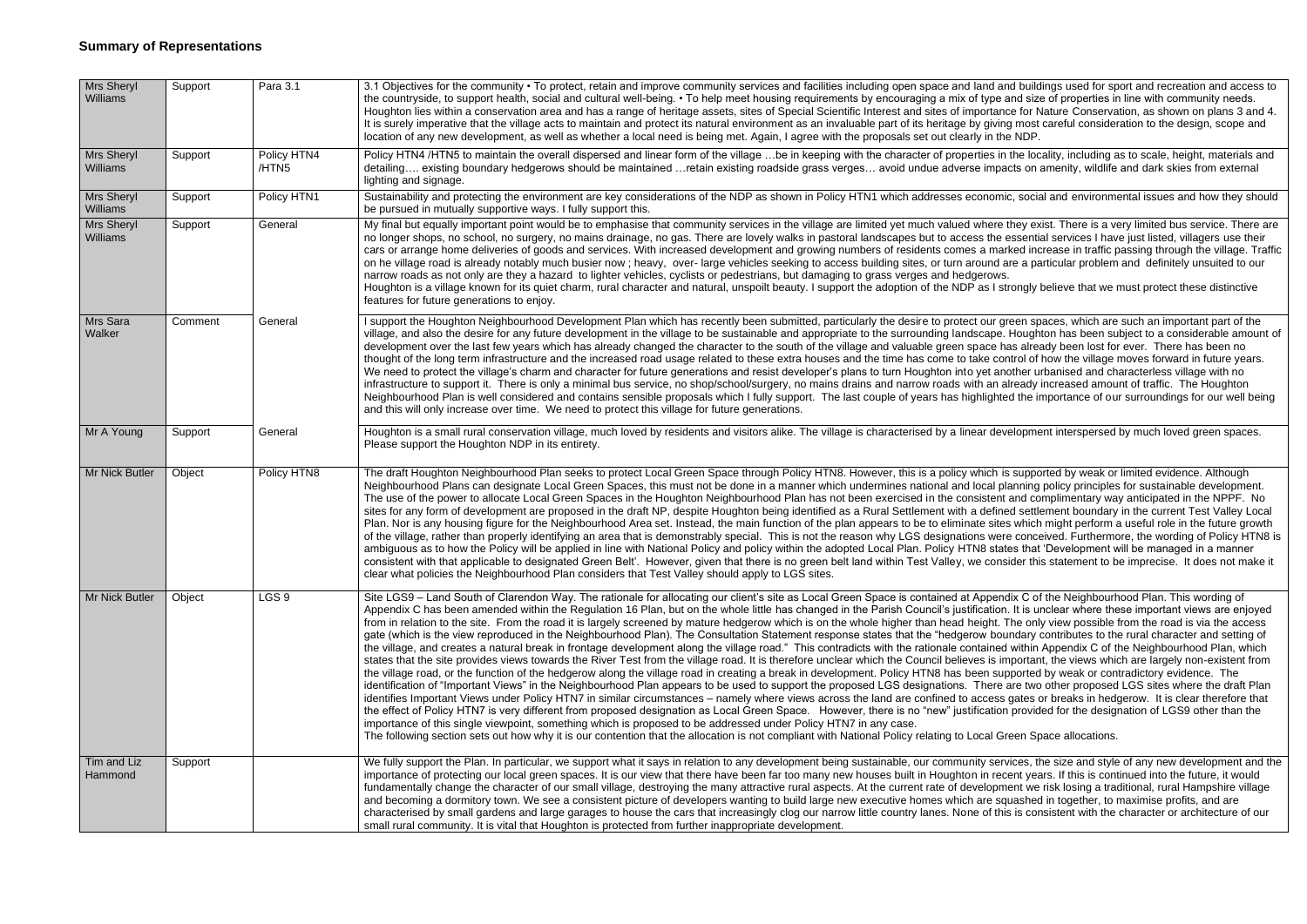| Tim and Liz<br>Hammond                          | Support | <b>LGS</b>       | We have very few community services in our village, but they are much valued, and we are keen that all should be done to preserve and prot<br>the services and we fully support what it says. Earlier this year, a planning application was submitted which proposed building four houses on<br>application was, thankfully, refused, but it brought home to many of us how much we value having the allotments and our other local green sp                                                                                                                                                                                                                                                                                                                                                                                                                                                                                                                                                                                                                                               |
|-------------------------------------------------|---------|------------------|--------------------------------------------------------------------------------------------------------------------------------------------------------------------------------------------------------------------------------------------------------------------------------------------------------------------------------------------------------------------------------------------------------------------------------------------------------------------------------------------------------------------------------------------------------------------------------------------------------------------------------------------------------------------------------------------------------------------------------------------------------------------------------------------------------------------------------------------------------------------------------------------------------------------------------------------------------------------------------------------------------------------------------------------------------------------------------------------|
|                                                 |         |                  | should be preserved and that all the remaining local green spaces outlined on page 37 should be protected from any development.                                                                                                                                                                                                                                                                                                                                                                                                                                                                                                                                                                                                                                                                                                                                                                                                                                                                                                                                                            |
| Tim and Liz<br>Hammond                          | Support | General          | Despite the fact that some houses have been allowed to be built in the village that have in our opinion neither reflected or enhanced the local<br>a distinctive character, and we are anxious that this should be preserved. We think that it is very important that any new development should<br>Insufficient weight has been given to this by developers and planners in recent years.                                                                                                                                                                                                                                                                                                                                                                                                                                                                                                                                                                                                                                                                                                 |
| Tim and Liz<br>Hammond                          | Support | HTN <sub>5</sub> | In terms of the character of the village and the importance of the conservation area, we support what the NDP states on pages 23-25. It is not<br>development that concerns me and that can have an adverse impact on the character of the village. It is also important to maintain the landsc<br>think it is vital that we maintain the linear nature of the village and the hedgerows and green spaces that we still have. This is a rural village are<br>development and the loss of hedgerows, trees and green spaces will inevitably lead to a creeping 'urbanisation' of the village and lose its dist<br>the points made in chapter 7 of the NDP (pages 26-29). We wholeheartedly also support the points made about preserving and not blocking t                                                                                                                                                                                                                                                                                                                                 |
| Tim and Liz<br>Hammond                          | Support | <b>LGS</b>       | We have already mentioned the importance of preserving the local green spaces that we have left in Houghton, but we want to return to that a<br>development in recent months and we have already lost others to development in recent years. We cannot stress enough how horrified most<br>the old copse at the southern end of the village which was allowed to be destroyed for a large house. The southern end of the village has alre<br>large number of houses in the past few years. The character of that part of the village has been changed and harmed and some green space<br>spaces is allowed, it will change the character of the village completely as well as further damaging biodiversity. To that end, we would be cor<br>green spaces listed on page 37 (and shown in the plan on page 39). Each of them needs protecting.                                                                                                                                                                                                                                             |
| Tim and Liz<br>Hammond                          | Comment | General          | It is important also to note that we have no shop or bakery or school in the village and we have a very limited bus service. We also have no m<br>and particularly any large-scale – development will inevitably lead to more traffic as houseowners are largely car reliant and tankers to empty<br>The traffic from, to and through the village is already significantly higher than it was just a few years ago. The sustainability of any future build<br>consideration (page 13 of the NDP). In summary, we support the adoption of the NDP and am particularly concerned to preserve and protect<br>and to see that any future building is sympathetic to the style of the older buildings in the village and enhances rather than detracts from the c                                                                                                                                                                                                                                                                                                                               |
| Nicholas Smith                                  | Comment | General          | There has been a great deal of development in Houghton recently. The pressure for more development within the village is considerable. The<br>reasoned response to over-development of the area highlighting the rural nature of its surroundings in particular the Test Valley, an area of our<br>Of particular note is that Houghton does not have either mains drainage or a gas main supply and there are no plans to install either. This me<br>extra burden of needing road traffic to deliver Oil, Gas and to remove sewage waste. This increases the carbon footprint of all the houses con<br>new development. The run off to the drainage fields must be having an effect on the water table and ground water in the village, little of it beir<br>source, ground source or helped by solar power? I don't think so. While the solar farm within the neighbourhood plan is welcome it is not redu<br>being increased yearly due to more development.<br>I hope the village will be protected in future to improve its impact on the environment rather than adversely affect it. |
| Terence<br>Heffernan                            | Support | General          | I fully support the contents of the Houghton Neighbourhood Development Plan. In particular, it is my wish to protect the green spaces in this v<br>to housing development. This in a village that has, arguably, been overdeveloped given the lack of infrastructure and amenities in the village.                                                                                                                                                                                                                                                                                                                                                                                                                                                                                                                                                                                                                                                                                                                                                                                         |
| Georgina<br>Cartwright                          | Support | HTN8             | We would like to support the NDP of the designation of land as Local Green Spaces within the village of Houghton. It is of huge importance to<br>particular significance and is a key characteristic of the village. They break up the buildings and enhance the appearance of the conservation<br>we consider very important as they are outside settlement and are classed as countryside and should remain so. They are areas that have vie<br>the community whatever development takes place and should be maintained wherever possible.                                                                                                                                                                                                                                                                                                                                                                                                                                                                                                                                               |
| Georgina<br>Cartwright                          | Support | Views            | We live in the village and are very keen to support the fact that the important views as set out in the HNP must be maintained. They preserve<br>the villages and all 18 listed need to be maintained without development blocking or having an adverse impact. We need to protect these vie<br>a site of special scientific interest. Plan 8A and Plan 8B views need to be protected and as a resident we feel very strongly about this as deve                                                                                                                                                                                                                                                                                                                                                                                                                                                                                                                                                                                                                                           |
| <b>Kevin Barwick</b>                            | Support | General          | See full representation for comments.                                                                                                                                                                                                                                                                                                                                                                                                                                                                                                                                                                                                                                                                                                                                                                                                                                                                                                                                                                                                                                                      |
| <b>Test Valley</b><br><b>Borough</b><br>Council | Comment | Plan 4           | Houghton Lodge is a registered Historic Park and Garden and should be shown on Plan 4. TVBC can help with this map.                                                                                                                                                                                                                                                                                                                                                                                                                                                                                                                                                                                                                                                                                                                                                                                                                                                                                                                                                                        |
| <b>Test Valley</b><br>Borough<br>Council        | Comment | HTN <sub>2</sub> | Development involving the loss of the community services, facilities and recreational open space listed below and shown on Plan 5. Add 'list                                                                                                                                                                                                                                                                                                                                                                                                                                                                                                                                                                                                                                                                                                                                                                                                                                                                                                                                               |
| <b>Test Valley</b><br><b>Borough</b><br>Council | Comment | Para 5.10        | A scheme of up to 10 dwellings would not provide any AH unless on a rural exception site.                                                                                                                                                                                                                                                                                                                                                                                                                                                                                                                                                                                                                                                                                                                                                                                                                                                                                                                                                                                                  |
| <b>Test Valley</b><br>Borough<br>Council        | Comment | Para 6.3         | This could now refer to the National Design Model code, which has recently been published.                                                                                                                                                                                                                                                                                                                                                                                                                                                                                                                                                                                                                                                                                                                                                                                                                                                                                                                                                                                                 |
| <b>Test Valley</b><br>Borough<br>Council        | Comment | Table 2          | This section would benefit from photographs of the types of features indicated in the text. This will help with the clarity of the table, as it will b<br>'sizeable gardens' mean in practice?                                                                                                                                                                                                                                                                                                                                                                                                                                                                                                                                                                                                                                                                                                                                                                                                                                                                                             |

erve and protect them. Pages 14 and 15 of the Plan set out our houses on the site of the village allotments. This local green spaces. We are very keen that the allotments

iced the local character of existing houses, Houghton still has oment should reflect and enhance the local character.

23-25. It is not, though, just the size and design of any ain the landscape character of the village. To that end, we tural village and many of us are concerned that over d lose its distinctive character forever. We therefore support not blocking the important views listed on page 31.

return to that as a number of these have come under threat of norrified most of the village was at the loss, for example, of illage has already changed enormously by the building of a green spaces have been lost. If the further loss of any green would be completely against any development on the local

Iso have no mains drainage or gas in the village. Any further kers to empty septic tanks/cess pits or to deliver oil or gas. iy future building must, therefore, also be an important and protect the remaining local green spaces in the village, cts from the character of the village.

iderable. The Houghton Neighbourhood plan gives a an area of outstanding natural beauty.

either. This means all development in the village carries an e houses contained within the neighbourhood plan and any little of it being treated. Are all the new houses heated by air it is not reducing the villages carbon footprint directly, this is

baces in this village as we have lost too much of this already

importance to residents who hold the spaces suggested in conservation area and the views. LGS5, LGS8 and LGS9 that have views down to the Test and are very important to.

They preserve and enhance the character and appearance of tect these views as many have views down to the River Test. this as development takes place.

Comment HTN 2 *Development involving the loss of the community services, facilities and recreational open space listed below and shown on Plan 5 .* Add 'listed below' for clarity

ble, as it will be clear what is locally distinctive. What do